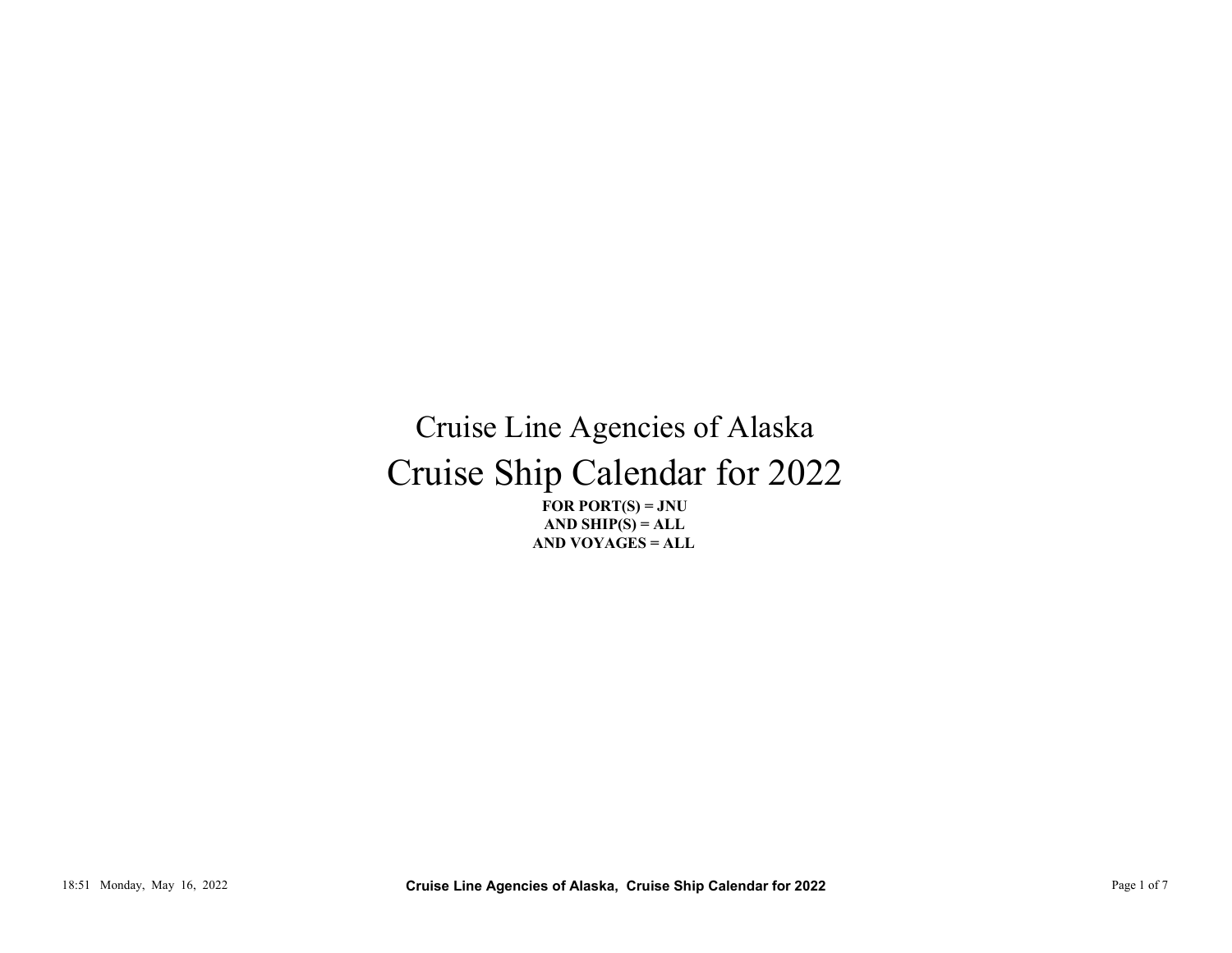| Sunday, April 24                                                                                                                                                                                                               | Monday, April 25<br>JNU NORWEGIAN BLISS<br>$13:30 - 23:00$                                                                                                                                                              | Tuesday, April 26<br>AJD                                                                                                                                                                                                                                                                                                           | Wednesday, April 27<br>JNU NORWEGIAN JEWEL<br>$13:00 - 24:00$                                                                                                                                                                                                                                  | Thursday, April 28<br>AS                                                                                                                                                                                                         | Friday, April 29<br>JNU ZUIDERDAM<br>$13:00 - 22:00$                                                                                                                                                                           | Saturday, April 30<br><b>FKI</b>                                                                                                                                                                                                                   |                          |
|--------------------------------------------------------------------------------------------------------------------------------------------------------------------------------------------------------------------------------|-------------------------------------------------------------------------------------------------------------------------------------------------------------------------------------------------------------------------|------------------------------------------------------------------------------------------------------------------------------------------------------------------------------------------------------------------------------------------------------------------------------------------------------------------------------------|------------------------------------------------------------------------------------------------------------------------------------------------------------------------------------------------------------------------------------------------------------------------------------------------|----------------------------------------------------------------------------------------------------------------------------------------------------------------------------------------------------------------------------------|--------------------------------------------------------------------------------------------------------------------------------------------------------------------------------------------------------------------------------|----------------------------------------------------------------------------------------------------------------------------------------------------------------------------------------------------------------------------------------------------|--------------------------|
|                                                                                                                                                                                                                                | Monday, May 2                                                                                                                                                                                                           | Tuesday, May 3                                                                                                                                                                                                                                                                                                                     | Wednesday, May 4                                                                                                                                                                                                                                                                               | Thursday, May 5                                                                                                                                                                                                                  | Friday, May 6                                                                                                                                                                                                                  | Saturday, May 7                                                                                                                                                                                                                                    |                          |
| Sunday, May 1                                                                                                                                                                                                                  | JNU EURODAM<br>$12:30 - 22:30$<br><b>JNU KONINGSDAM</b><br>$13:00 - 22:15$<br>JNU NORWEGIAN BLISS<br>$13:30 - 23:00$                                                                                                    | CT<br>JNU NIEUW AMSTERDAM<br>CT<br>$13:00 - 22:00$<br>FKL<br><b>JNU RUBY PRINCESS</b><br>$13:30 - 21:00$<br>AJD                                                                                                                                                                                                                    | <b>JNU SERENADE OF THE SEA AJD</b><br>12:00 - 20:00<br>FKL NU ROYAL PRINCESS<br>$13:30 - 22:00$                                                                                                                                                                                                | JNU NORWEGIAN JEWEL<br>$11:00 - 21:00$<br>FKL                                                                                                                                                                                    | AJD JNU CARNIVAL SPLENDOR AS<br>$07:00 - 17:00$<br>NU ZUIDERDAM<br>$13:00 - 22:00$                                                                                                                                             | JNU CARNIVAL SPIRIT<br>$07:00 - 15:00$<br>FKL NU CARNIVAL MIRACLE<br>$07:00 - 21:00$<br><b>JNU VIKING ORION</b><br>$08:00 - 17:30$                                                                                                                 | AJD<br>FKL<br>AS         |
| Sunday, May 8<br>JNU OVATION OF SEAS<br>AS<br>$13:00 - 21:00$                                                                                                                                                                  | Monday, May 9<br>JNU EURODAM<br>$12:30 - 22:30$<br><b>JNU KONINGSDAM</b><br>$13:00 - 22:15$<br><b>JNU SOLSTICE</b><br>$13:30 - 22:00$                                                                                   | Tuesday, May 10<br>CT<br>JNU NORWEGIAN BLISS<br>$07:00 - 13:30$<br>AS<br>JNU RADIANCE OF THE SEA AS<br>$07:00 - 21:30$<br>AJD JNU MAJESTIC PRINCESS FKL JNU DISCOVERY PRINCESS FKL<br>$08:00 - 21:00$<br>JNU NORWEGIAN ENCORE AJD<br>$14:30 - 23:00$                                                                               | Wednesday, May 11<br>$07:00 - 20:30$<br>JNU NIEUW AMSTERDAM CT<br>$10:00 - 22:00$<br>$12:30 - 21:15$                                                                                                                                                                                           | Thursday, May 12<br>AJD NU SERENADE OF THE SEA AJD NU NORWEGIAN JEWEL<br>$07:00 - 13:15$<br>JNU SEVEN SEAS MARINER CT<br>$08:00 - 23:00$                                                                                         | Friday, May 13<br>AJD JNU QUANTUM OF THE SEA AS<br>$13:00 - 20:00$<br>NU ZUIDERDAM<br>$13:00 - 22:00$<br><b>JNU RUBY PRINCESS</b><br>$15:00 - 22:00$                                                                           | Saturday, May 14<br>JNU CARNIVAL SPLENDOR AS<br>$07:00 - 15:00$<br>JNU CARNIVAL SPIRIT<br>CT.<br>$07:00 - 21:00$<br>FKL NU GRAND PRINCESS<br>$08:00 - 21:00$                                                                                       | <b>CT</b><br>FKL         |
| Sunday, May 15<br>JNU RADIANCE OF THE SEA AJD<br>$09:00 - 21:00$<br>JNU OVATION OF SEAS<br>AS<br>$12:00 - 22:00$                                                                                                               | Monday, May 16<br>JNU NORWEGIAN SUN<br>$07:00 - 15:00$<br>JNU EURODAM<br>$12:30 - 22:30$<br>JNU KONINGSDAM<br>$13:00 - 22:15$<br><b>JNU SOLSTICE</b><br>$13:30 - 22:00$<br><b>JNU CROWN PRINCESS</b><br>$14:30 - 22:00$ | Tuesday, May 17<br>ACT JNU NORWEGIAN BLISS<br>$07:00 - 13:30$<br>JNU MILLENNIUM<br>CT<br>AS<br>$07:00 - 21:30$<br>JNU ROYAL PRINCESS<br>FKL<br>AS<br>$08:00 - 21:15$<br>AJD<br>JNU NORWEGIAN ENCORE<br>$14:30 - 23:00$<br><b>FKL</b>                                                                                               | Wednesday, May 18<br>AJD NU MAJESTIC PRINCESS<br>$06:30 - 17:00$<br>JNU NOORDAM<br>10:00 - 22:00<br>INU DISCOVERY PRINCESS AS<br>12:30 - 21:15<br>AJD NU SERENADE OF THE SEA AJD<br>$13:00 - 21:00$                                                                                            | Thursday, May 19<br>JNU NG SEA LION<br>FKL<br>$06:00 - 18:00$<br>JNU VIKING ORION<br>CT<br>$08:00 - 17:00$<br>JNU NIEUW AMSTERDAM<br>$08:00 - 18:00$<br>JNU ECLIPSE<br>$09:00 - 18:30$<br>JNU NORWEGIAN JEWEL<br>$11:00 - 21:00$ | Friday, May 20<br>ICT JNU DISNEY WONDER<br>$06:00 - 17:00$<br>FKL<br>JNU QUANTUM OF THE SEA AS<br>13:00 - 20:00<br>CT<br><b>INU CARNIVAL SPIRIT</b><br>$13:30 - 22:00$<br>AS<br><b>INU ZUIDERDAM</b><br>$15:00 - 22:00$<br>AJD | Saturday, May 21<br>AJD NU NG VENTURE<br>$06:00 - 18:00$<br>JNU CARNIVAL SPLENDOR AS<br>$07:00 - 15:00$<br>CT<br>JNU CARNIVAL MIRACLE<br>$07:00 - 21:00$<br>FKL JNU SILVER MUSE<br>$09:30 - 22:00$<br>JNU SEVEN SEAS MARINER CT<br>$10:00 - 23:00$ | IVF<br><b>FKL</b><br>AJD |
| Sunday, May 22<br>JNU NG QUEST<br>IVF<br>$06:00 - 18:00$<br>JNU GRAND PRINCESS<br>$06:30 - 16:00$<br>JNU REGATTA<br>CT<br>$07:00 - 15:00$<br>JNU MILLENNIUM<br>$09:00 - 21:00$<br>JNU OVATION OF SEAS<br>AS<br>$12:00 - 22:00$ | Monday, May 23<br>JNU NORWEGIAN SUN<br>$07:00 - 15:00$<br>FKL JNU EURODAM<br>$12:30 - 22:30$<br>JNU KONINGSDAM<br>$13:00 - 22:15$<br>AJD JNU SOLSTICE<br>$13:30 - 22:00$<br>JNU CROWN PRINCESS<br>$14:30 - 22:00$       | Tuesday, May 24<br>ACT JNU NG SEA BIRD<br>ICT<br>$06:00 - 18:00$<br>CT<br>JNU NORWEGIAN BLISS<br>$07:00 - 13:30$<br>AS<br>JNU RADIANCE OF THE SEA AS<br>$07:00 - 21:30$<br>AJD NU MAJESTIC PRINCESS<br>$08:00 - 21:00$<br>FKL JNU STAR BREEZE<br>$11:00 - 21:00$<br>JNU NORWEGIAN ENCORE AJD JNU ROALD AMUNDSEN<br>$14:30 - 23:00$ | Wednesday, May 25<br><b>JNU RUBY PRINCESS</b><br>$06:00 - 21:00$<br>AJD NU ROYAL PRINCESS<br>$06:30 - 16:00$<br>JNU SERENADE OF THE SEA AJD   JNU NOORDAM<br>$07:00 - 20:30$<br>FKL JNU NIEUW AMSTERDAM CT<br>$10:00 - 22:00$<br>ACT JNU DISCOVERY PRINCESS AS<br>$12:30 - 21:15$<br>$22:00 -$ | Thursday, May 26<br>ACT JNU ROALD AMUNDSEN<br>$-01:30$<br>FKL<br>JNU NORWEGIAN JEWEL<br>$07:00 - 13:15$<br>$08:00 - 18:00$<br>AS                                                                                                 | Friday, May 27<br>JNU DISNEY WONDER<br>AS<br>$06:00 - 17:00$<br>AJD JNU VIKING ORION<br>$08:00 - 17:30$<br>CT<br>INU QUANTUM OF THE SEA AS<br>13:00 - 20:00<br>JNU ZUIDERDAM<br>$15:00 - 22:00$                                | Saturday, May 28<br>AJD NU CARNIVAL SPLENDOR AS<br>$07:00 - 15:00$<br>CT<br>JNU GRAND PRINCESS<br>$08:00 - 21:15$<br>JNU SEVEN SEAS MARINER CT<br>$09:00 - 23:00$<br>FKL NU REGATTA<br>$11:00 - 21:00$                                             | FKL<br>AJD               |
| 18:51 Monday, May 16, 2022                                                                                                                                                                                                     |                                                                                                                                                                                                                         |                                                                                                                                                                                                                                                                                                                                    |                                                                                                                                                                                                                                                                                                | Cruise Line Agencies of Alaska, Cruise Ship Calendar for 2022                                                                                                                                                                    |                                                                                                                                                                                                                                | Page 2 of 7                                                                                                                                                                                                                                        |                          |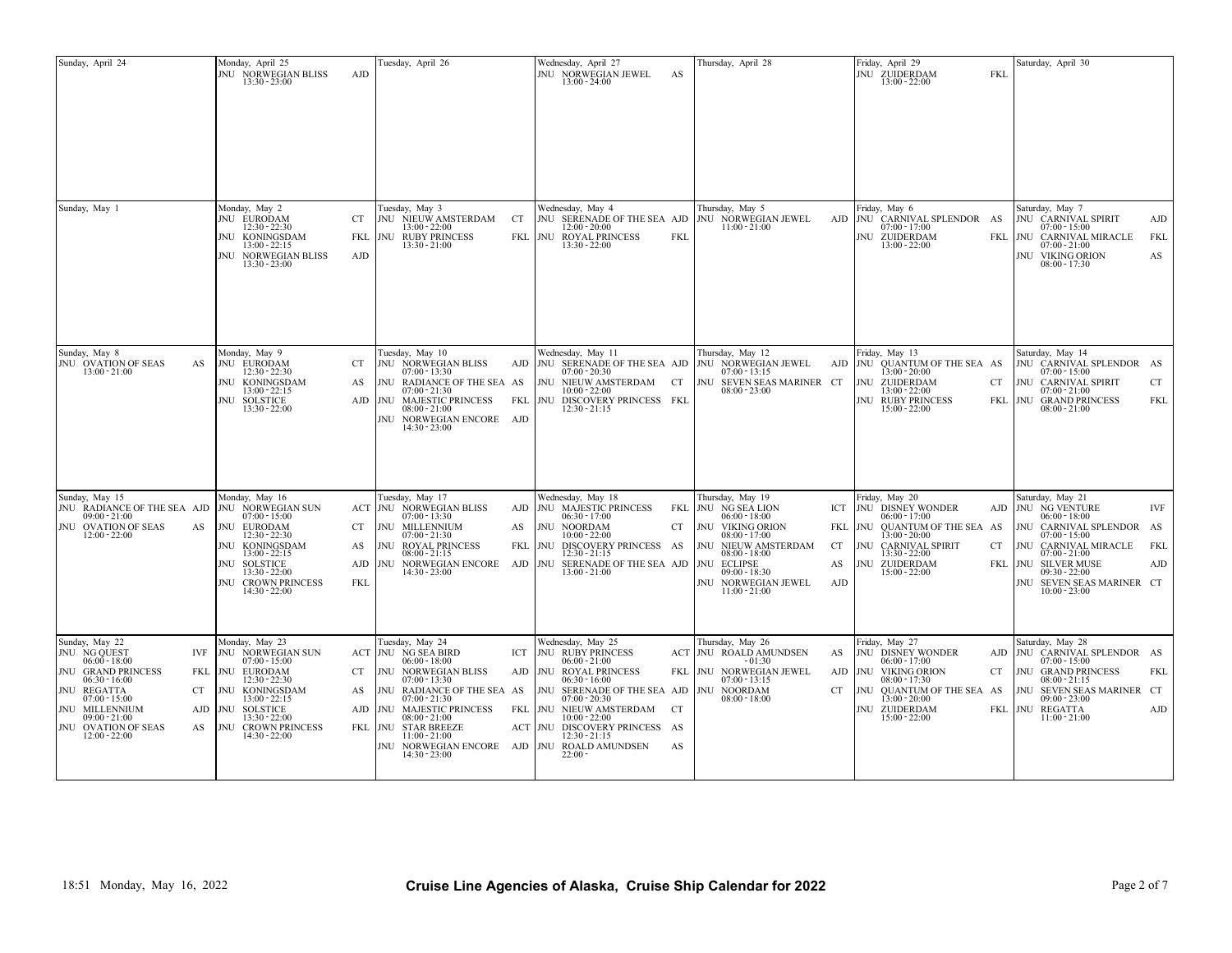| Sunday, May 29<br>JNU NG SEA LION<br>ICT<br>$06:00 - 18:00$<br>JNU CARNIVAL SPIRIT<br>$07:00 - 15:00$<br>JNU RADIANCE OF THE SEA AJD NU SOLSTICE<br>$09:00 - 21:00$<br><b>JNU SILVER MUSE</b><br>CT<br>$09:30 - 22:00$<br>JNU OVATION OF SEAS<br>AS<br>$12:00 - 22:00$                | Monday, May 30<br><b>JNU EURODAM</b><br>$12:30 - 22:30$<br>FKL JNU KONINGSDAM<br>$13:00 - 22:15$<br>$13:30 - 22:00$<br>JNU CROWN PRINCESS<br>$14:30 - 22:00$                                                                                                                        | Tuesday, May 31<br><b>JNU NORWEGIAN BLISS</b><br>CT.<br>$07:00 - 13:30$<br><b>JNU MILLENNIUM</b><br>AS<br>$07:00 - 21:30$<br>AJD JNU ROYAL PRINCESS<br>$09:00 - 21:15$<br>$14:30 - 23:00$                                                                                                                                          | Wednesday, June 1<br>AJD JNU MAJESTIC PRINCESS<br>$06:30 - 17:00$<br>JNU NOORDAM<br>AS<br>$10:00 - 22:00$<br>JNU SERENADE OF THE SEA AJD JNU NORWEGIAN JEWEL<br>FKL<br>12:00 - 20:00<br>FKL JNU NORWEGIAN ENCORE AJD JNU DISCOVERY PRINCESS AS<br>$12:30 - 21:15$                                     | Thursday, June 2<br>FKL NU ECLIPSE<br>$07:30 - 20:00$<br>JNU NIEUW AMSTERDAM<br>CT<br>$08:00 - 18:00$<br>$11:00 - 21:00$<br><b>JNU RUBY PRINCESS</b><br>$15:00 - 22:00$                                                                                                | Friday, June 3<br>JNU DISNEY WONDER<br>AS<br>$06:00 - 17:00$<br>JNU NG SEA BIRD<br>CT<br>$06:00 - 18:00$<br>AJD JNU SEABOURN ODYSSEY<br>CT<br>$07:00 - 21:00$<br>FKL JNU QUANTUM OF THE SEA AS<br>13:00 - 20:00<br><b>INU ZUIDERDAM</b><br>$15:00 - 22:00$ | Saturday, June 4<br>AJD JNU NG VENTURE<br><b>IVF</b><br>$06:00 - 18:00$<br>ICT JNU CARNIVAL SPLENDOR AS<br>$07:00 - 15:00$<br>JNU CARNIVAL SPIRIT<br>FKL<br>$07:00 - 21:00$<br><b>JNU SILVER MUSE</b><br>AJD<br>$09:30 - 22:00$<br>FKL JNU SEVEN SEAS MARINER CT<br>$10:00 - 23:00$                                                  |
|---------------------------------------------------------------------------------------------------------------------------------------------------------------------------------------------------------------------------------------------------------------------------------------|-------------------------------------------------------------------------------------------------------------------------------------------------------------------------------------------------------------------------------------------------------------------------------------|------------------------------------------------------------------------------------------------------------------------------------------------------------------------------------------------------------------------------------------------------------------------------------------------------------------------------------|-------------------------------------------------------------------------------------------------------------------------------------------------------------------------------------------------------------------------------------------------------------------------------------------------------|------------------------------------------------------------------------------------------------------------------------------------------------------------------------------------------------------------------------------------------------------------------------|------------------------------------------------------------------------------------------------------------------------------------------------------------------------------------------------------------------------------------------------------------|--------------------------------------------------------------------------------------------------------------------------------------------------------------------------------------------------------------------------------------------------------------------------------------------------------------------------------------|
| Sunday, June 5<br>JNU NG QUEST<br>IVF<br>$06:00 - 18:00$<br>JNU GRAND PRINCESS<br>$06:30 - 16:00$<br>JNU CARNIVAL MIRACLE<br>CT<br>$07:00 - 21:00$<br>JNU MILLENNIUM<br>AS<br>$09:00 - 21:00$<br>JNU STAR BREEZE<br>$10:00 - 21:00$<br>JNU RADIANCE OF THE SEA AJD<br>$13:00 - 20:00$ | Monday, June 6<br><b>JNU NORWEGIAN SUN</b><br>$07:00 - 15:00$<br>FKL NU EURODAM<br>$12:30 - 22:30$<br><b>JNU KONINGSDAM</b><br>$13:00 - 22:15$<br><b>JNU SOLSTICE</b><br>$13:30 - 22:00$<br>ACT NU CROWN PRINCESS<br>$14:30 - 22:00$                                                | Tuesday, June 7<br>ACT JNU NORWEGIAN BLISS<br>$07:00 - 13:30$<br><b>JNU MAJESTIC PRINCESS</b><br>CT<br>$08:00 - 21:30$<br>AS<br><b>JNU OVATION OF SEAS</b><br>$13:00 - 21:00$<br>AJD<br>$14:30 - 23:00$<br>FKL                                                                                                                     | Wednesday, June 8<br>AJD JNU NG SEA LION<br>$06:00 - 18:00$<br>FKL JNU ROYAL PRINCESS<br>$06:30 - 16:00$<br>INU SERENADE OF THE SEA AJD<br>AS<br>$07:00 - 20:30$<br>JNU NORWEGIAN ENCORE AJD JNU NIEUW AMSTERDAM CT<br>$10:00 - 22:00$<br>JNU DISCOVERY PRINCESS AS<br>$12:30 - 21:15$                | Thursday, June 9<br><b>JNU VIKING ORION</b><br>ICT<br>$06:00 - 14:00$<br>JNU NORWEGIAN JEWEL<br>FKL<br>$07:00 - 13:15$<br>JNU OUEEN ELIZABETH<br>$07:00 - 17:00$<br><b>JNU ECLIPSE</b><br>$07:30 - 20:00$<br>JNU NOORDAM<br>$08:00 - 18:00$                            | Friday, June 10<br>ACT JNU DISNEY WONDER<br>$06:00 - 17:00$<br>JNU OUANTUM OF THE SEA AS<br>AJD<br>13:00 - 20:00<br>FKL<br><b>INU ZUIDERDAM</b><br>$13:00 - 22:00$<br>AS<br><b>CT</b>                                                                      | Saturday, June 11<br>AJD   JNU CARNIVAL SPLENDOR AS<br>$07:00 - 15:00$<br><b>JNU GRAND PRINCESS</b><br>FKL<br>$08:00 - 21:00$<br>FKL JNU SEVEN SEAS MARINER CT<br>$09:00 - 23:00$<br>JNU SILVER SHADOW<br>AJD<br>$09:30 - 22:00$                                                                                                     |
| Sunday, June 12<br>JNU CARNIVAL SPIRIT<br>$07:00 - 15:00$<br>JNU RADIANCE OF THE SEA AJD<br>$09:00 - 21:00$<br><b>JNU SILVER MUSE</b><br>CT<br>$09:30 - 22:00$<br>JNU OVATION OF SEAS<br>AS<br>$12:00 - 22:00$<br>JNU RUBY PRINCESS<br>$15:00 - 22:00$                                | Monday, June 13<br><b>ACT JNU NG SEA BIRD</b><br>$06:00 - 18:00$<br><b>JNU NORWEGIAN SUN</b><br>$07:00 - 15:00$<br><b>JNU EURODAM</b><br>$12:30 - 22:30$<br><b>JNU KONINGSDAM</b><br>$13:00 - 22:15$<br>FKL NU SOLSTICE<br>$13:30 - 22:00$<br>JNU CROWN PRINCESS<br>$14:30 - 22:00$ | Tuesday, June 14<br>ICT JNU NORWEGIAN BLISS<br>$07:00 - 13:30$<br><b>ACT JNU MILLENNIUM</b><br>$07:00 - 21:30$<br><b>JNU ROYAL PRINCESS</b><br>CT<br>$08:00 - 21:15$<br>JNU CARNIVAL MIRACLE<br>AS<br>$08:30 - 20:30$<br>AJD JNU WESTERDAM<br>$13:00 - 21:00$<br>FKL JNU NORWEGIAN ENCORE AJD<br>$14:30 - 23:00$                   | Wednesday, June 15<br>AJD   JNU MAJESTIC PRINCESS<br>$06:30 - 17:00$<br>JNU NOORDAM<br>AS<br>$10:00 - 22:00$<br>FKL NU SERENADE OF THE SEA AJD NU NIEUW AMSTERDAM<br>$12:00 - 20:00$<br>ACT JNU STAR BREEZE<br>$12:00 - 21:00$<br>CT<br>JNU DISCOVERY PRINCESS AS<br>$12:30 - 21:15$                  | Thursday, June 16<br>FKL<br><b>JNU ECLIPSE</b><br>$07:30 - 20:00$<br>JNU VIKING ORION<br>CT<br>$08:00 - 17:30$<br>$08:00 - 18:00$<br>ACT NU QUEEN ELIZABETH<br>10:00 - 18:00<br>JNU NORWEGIAN JEWEL<br>$11:00 - 21:00$                                                 | Friday, June 17<br>JNU DISNEY WONDER<br>AS<br>$06:00 - 17:00$<br>JNU SEABOURN ODYSSEY<br>FKL<br>CT<br>$07:00 - 16:00$<br>CT<br>INU OUANTUM OF THE SEA AS<br>13:00 - 20:00<br>ACT JNU ZUIDERDAM<br>$13:00 - 22:00$<br>AJD                                   | Saturday, June 18<br>AJD JNU NG VENTURE<br><b>IVF</b><br>$06:00 - 18:00$<br><b>JNU NG SEA LION</b><br>ICT<br>$06:00 - 18:00$<br>JNU CARNIVAL SPLENDOR AS<br>$07:00 - 15:00$<br>FKL JNU CARNIVAL SPIRIT<br>FKL<br>$07:00 - 21:00$<br><b>JNU SILVER MUSE</b><br>AJD<br>$09:30 - 22:00$<br>JNU SEVEN SEAS MARINER CT<br>$10:00 - 23:00$ |
| Sunday, June 19<br>JNU NG QUEST<br>IVF<br>$06:00 - 18:00$<br>JNU GRAND PRINCESS<br>FKL<br>$06:30 - 16:00$<br>JNU MILLENNIUM<br>AS<br>$09:00 - 21:00$<br>JNU SILVER SHADOW<br>CT<br>$09:30 - 22:00$<br>JNU RADIANCE OF THE SEA AJD JNU CROWN PRINCESS<br>$13:00 - 20:00$               | Monday, June 20<br>JNU REGATTA<br>$12:00 - 23:00$<br><b>JNU EURODAM</b><br>$12:30 - 22:30$<br>JNU KONINGSDAM<br>$13:00 - 22:15$<br>JNU SOLSTICE<br>$13:30 - 22:00$<br>$14:30 - 22:00$                                                                                               | Tuesday, June 21<br><b>ACT JNU NORWEGIAN BLISS</b><br>$07:00 - 13:30$<br>JNU MAJESTIC PRINCESS<br>CT.<br>$08:00 - 21:30$<br>JNU OVATION OF SEAS<br>AS<br>$13:00 - 21:00$<br>AJD JNU WESTERDAM<br>$13:00 - 21:00$<br>$14:30 - 23:00$                                                                                                | Wednesday, June 22<br>AJD NU ROYAL PRINCESS<br>$06:30 - 16:00$<br>FKL JNU NORWEGIAN SPIRIT<br>$08:00 - 18:00$<br>JNU NIEUW AMSTERDAM CT<br>AS<br>$10:00 - 22:00$<br>CT<br>JNU DISCOVERY PRINCESS AS<br>$12:30 - 21:15$<br>FKL JNU NORWEGIAN ENCORE AJD JNU SERENADE OF THE SEA AJD<br>$13:00 - 21:00$ | Thursday, June 23<br>FKL JNU NG SEA BIRD<br>$06:00 - 18:00$<br>ACT NU NORWEGIAN JEWEL<br>$07:00 - 13:15$<br>JNU ECLIPSE<br>$07:30 - 20:00$<br>JNU NOORDAM<br>$08:00 - 18:00$<br><b>JNU RUBY PRINCESS</b><br>$09:00 - 21:00$<br>JNU CARNIVAL MIRACLE<br>$14:00 - 23:00$ | Friday, June 24<br><b>JNU DISNEY WONDER</b><br>ICT<br>$06:00 - 17:00$<br>JNU OUANTUM OF THE SEA AS<br>AJD<br>13:00 - 20:00<br>AS<br>JNU ZUIDERDAM<br>$13:00 - 22:00$<br><b>CT</b><br>FKL<br>AJD                                                            | Saturday, June 25<br>AJD NU CARNIVAL SPLENDOR AS<br>$07:00 - 15:00$<br><b>JNU GRAND PRINCESS</b><br>FKL<br>$08:00 - 21:00$<br>FKL NU SEVEN SEAS MARINER CT<br>$09:00 - 23:00$<br>JNU SILVER SHADOW<br>AJD<br>$09:30 - 22:00$                                                                                                         |
| Sunday, June 26<br>JNU CARNIVAL SPIRIT<br>FKL<br>$07:00 - 15:00$<br>JNU SEABOURN ODYSSEY<br>$07:00 - 23:00$<br>JNU RADIANCE OF THE SEA AJD   JNU KONINGSDAM<br>$09:00 - 21:00$<br><b>JNU SILVER MUSE</b><br>CT<br>$09:30 - 22:00$<br>JNU OVATION OF SEAS<br>AS<br>$12:00 - 22:00$     | Monday, June 27<br>JNU NORWEGIAN SUN<br>$07:00 - 15:00$<br>ACT NU EURODAM<br>$12:30 - 22:30$<br>$13:00 - 22:15$<br>JNU SOLSTICE<br>$13:30 - 22:00$<br><b>JNU CROWN PRINCESS</b><br>$14:30 - 22:00$                                                                                  | Tuesday, June 28<br>ACT JNU NG SEA LION<br>$06:00 - 18:00$<br>JNU NORWEGIAN BLISS<br>CT.<br>$07:00 - 13:30$<br><b>JNU MILLENNIUM</b><br>AS<br>$07:00 - 21:30$<br>AJD JNU VIKING ORION<br>08:00 - 17:00<br>FKL NU ROYAL PRINCESS<br>$08:00 - 21:15$<br>JNU WESTERDAM<br>$13:00 - 21:00$<br>JNU NORWEGIAN ENCORE AJD $14:30 - 23:00$ | Wednesday, June 29<br><b>JNU MAJESTIC PRINCESS</b><br>ICT<br>$06:30 - 17:00$<br>AJD JNU NOORDAM<br>$10:00 - 22:00$<br>AS<br>$12:00 - 20:00$<br>ACT NU DISCOVERY PRINCESS AS<br>$12:30 - 21:15$<br>FKL<br>CT                                                                                           | Thursday, June 30<br>FKL<br><b>JNU STAR BREEZE</b><br>$07:00 - 16:00$<br>JNU ECLIPSE<br>CT.<br>$07:30 - 20:00$<br>INU SERENADE OF THE SEA AJD NU NIEUW AMSTERDAM<br>$08:00 - 18:00$<br>JNU NORWEGIAN JEWEL<br>$11:00 - 21:00$<br>JNU REGATTA<br>$12:00 - 23:00$        | Friday, July 1<br><b>ACT JNU DISNEY WONDER</b><br>$06:00 - 17:00$<br>JNU OUANTUM OF THE SEA AS<br>AS<br>$13:00 - 20:00$<br>CT<br>JNU ZUIDERDAM<br>$13:00 - 22:00$<br>AJD JNU NORWEGIAN SPIRIT<br>CT<br>$13:00 - 22:00$<br>FKL                              | Saturday, July 2<br>AJD NU NG VENTURE<br><b>IVF</b><br>$06:00 - 18:00$<br>JNU CARNIVAL SPLENDOR AS<br>$07:00 - 15:00$<br>FKL JNU CARNIVAL SPIRIT<br>FKL<br>$07:00 - 21:00$<br><b>JNU SILVER MUSE</b><br>AJD<br>$09:30 - 22:00$<br>JNU SEVEN SEAS MARINER CT<br>$10:00 - 23:00$                                                       |
| 18:51 Monday, May 16, 2022                                                                                                                                                                                                                                                            |                                                                                                                                                                                                                                                                                     |                                                                                                                                                                                                                                                                                                                                    | Cruise Line Agencies of Alaska, Cruise Ship Calendar for 2022                                                                                                                                                                                                                                         |                                                                                                                                                                                                                                                                        |                                                                                                                                                                                                                                                            | Page 3 of 7                                                                                                                                                                                                                                                                                                                          |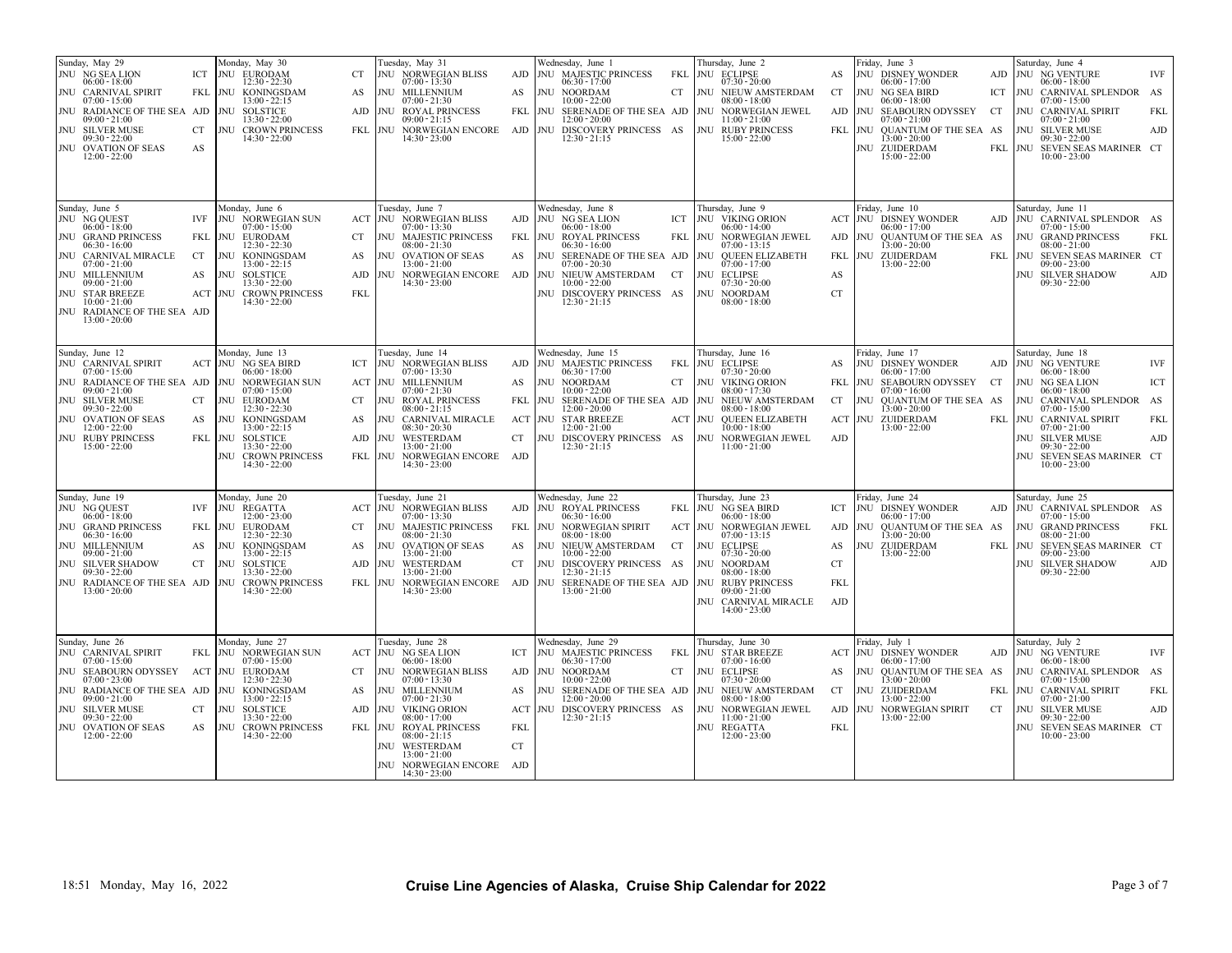| Sunday, July 3<br>JNU NG SEA BIRD<br>ICT<br>$06:00 - 18:00$<br>JNU NG QUEST<br>IVF<br>$06:00 - 18:00$<br>JNU GRAND PRINCESS<br>CT<br>$06:30 - 16:00$<br>JNU RUBY PRINCESS<br>FKL<br>$07:00 - 21:15$<br><b>JNU MILLENNIUM</b><br>AS<br>$09:00 - 21:00$<br>JNU SILVER SHADOW<br>ACT<br>$09:30 - 22:00$<br>JNU RADIANCE OF THE SEA AJD | Monday, July 4<br><b>JNU EURODAM</b><br>$12:30 - 22:30$<br>JNU KONINGSDAM<br>$13:00 - 22:15$<br>JNU SOLSTICE<br>$13:30 - 22:00$<br><b>JNU CROWN PRINCESS</b><br>$14:30 - 22:00$                                                   | Tuesday, July 5<br>JNU NORWEGIAN BLISS<br>CT.<br>$07:00 - 13:30$<br>JNU QUEEN ELIZABETH<br>AS<br>$07:00 - 19:00$<br>AJD   JNU MAJESTIC PRINCESS<br>$08:00 - 21:30$<br>FKL JNU OVATION OF SEAS<br>$13:00 - 21:00$<br>JNU WESTERDAM<br>$13:00 - 21:00$<br>JNU NORWEGIAN ENCORE AJD<br>$14:30 - 23:00$                                                                                      | Wednesday, July 6<br>AJD JNU ROYAL PRINCESS<br>$06:30 - 16:00$<br>ACT NU SERENADE OF THE SEA AJD NU ECLIPSE<br>$07:00 - 20:30$<br>FKL<br><b>JNU VIKING ORION</b><br>$08:00 - 17:30$<br>AS<br>JNU NIEUWAMSTERDAM CT<br>$10:00 - 22:00$<br>CT<br>JNU DISCOVERY PRINCESS AS<br>$12:30 - 21:15$           | Thursday, July 7<br>FKL NU NORWEGIAN JEWEL<br>$07:00 - 13:15$<br>$07:30 - 20:00$<br>ACT JNU NOORDAM<br>08:00 - 18:00<br><b>JNU STAR BREEZE</b><br>$12:00 - 21:00$<br>JNU NORWEGIAN SUN<br>$14:00 - 22:00$  | Friday, July 8<br>AJD JNU DISNEY WONDER<br>$06:00 - 17:00$<br>JNU NG SEA LION<br>AS<br>$06:00 - 18:00$<br><b>CT</b><br>JNU SEABOURN ODYSSEY<br>$07:00 - 21:00$<br>JNU QUANTUM OF THE SEA AS<br>FKL<br>$13:00 - 20:00$<br>AJD JNU ZUIDERDAM<br><b>FKI</b><br>$13:00 - 22:00$<br>JNU CARNIVAL MIRACLE<br>CT<br>$14:00 - 23:00$ | Saturday, July 9<br>AJD JNU CARNIVAL SPLENDOR AS<br>$07:00 - 15:00$<br>ICT   JNU GRAND PRINCESS<br>$08:00 - 21:00$<br>ACT NU SEVEN SEAS MARINER CT<br>$09:00 - 23:00$<br>JNU SILVER SHADOW<br>$09:30 - 22:00$                                                                          | FKL<br>AJD               |
|-------------------------------------------------------------------------------------------------------------------------------------------------------------------------------------------------------------------------------------------------------------------------------------------------------------------------------------|-----------------------------------------------------------------------------------------------------------------------------------------------------------------------------------------------------------------------------------|------------------------------------------------------------------------------------------------------------------------------------------------------------------------------------------------------------------------------------------------------------------------------------------------------------------------------------------------------------------------------------------|-------------------------------------------------------------------------------------------------------------------------------------------------------------------------------------------------------------------------------------------------------------------------------------------------------|------------------------------------------------------------------------------------------------------------------------------------------------------------------------------------------------------------|------------------------------------------------------------------------------------------------------------------------------------------------------------------------------------------------------------------------------------------------------------------------------------------------------------------------------|----------------------------------------------------------------------------------------------------------------------------------------------------------------------------------------------------------------------------------------------------------------------------------------|--------------------------|
| $13:00 - 20:00$<br>Sunday, July 10<br>JNU CARNIVAL SPIRIT<br>$07:00 - 15:00$<br>JNU NORWEGIAN SPIRIT<br>$07:00 - 15:00$<br>JNU RADIANCE OF THE SEA AJD<br>$09:00 - 21:00$<br>JNU SILVER MUSE<br>CT<br>$09:30 - 22:00$<br>JNU OVATION OF SEAS<br>AS<br>$12:00 - 22:00$                                                               | Monday, July 11<br>FKL JNU REGATTA<br>$11:00 - 19:00$<br><b>EURODAM</b><br>ACT JNU<br>$12:30 - 22:30$<br>JNU KONINGSDAM<br>$13:00 - 22:15$<br>JNU SOLSTICE<br>$13:30 - 22:00$<br>JNU CROWN PRINCESS<br>$14:30 - 22:00$            | Tuesday, July 12<br><b>ACT JNU NORWEGIAN BLISS</b><br>$07:00 - 13:30$<br>JNU MILLENNIUM<br>CT.<br>$07:00 - 21:30$<br>JNU ROYAL PRINCESS<br>AS<br>$08:00 - 21:15$<br>AJD JNU WESTERDAM<br>$13:00 - 21:00$<br>FKL JNU NORWEGIAN ENCORE<br>$14:30 - 23:00$                                                                                                                                  | Wednesday, July 13<br>AJD JNU NG SEA BIRD<br>$06:00 - 18:00$<br>JNU MAJESTIC PRINCESS<br>AS<br>$06:30 - 17:00$<br>JNU NOORDAM<br>FKL<br>$10:00 - 22:00$<br>CT<br>JNU DISCOVERY PRINCESS AS<br>$12:30 - 21:15$<br>AJD  <br>SERENADE OF THE SEA AJD<br>INH<br>$13:00 - 21:00$                           | Thursdav, July 14<br><b>JNU RUBY PRINCESS</b><br>ICT<br>$07:00 - 21:15$<br>JNU ECLIPSE<br>FKL<br>$07:30 - 20:00$<br>JNU NIEUW AMSTERDAM<br>CT<br>$08:00 - 18:00$<br>JNU NORWEGIAN JEWEL<br>$11:00 - 21:00$ | Friday, July 15<br>FKL JNU DISNEY WONDER<br>$06:00 - 17:00$<br>JNU QUEEN ELIZABETH<br>AS<br>CT<br>$08:00 - 18:00$<br>INU QUANTUM OF THE SEA AS<br>CT<br>13:00 - 20:00<br>JNU ZUIDERDAM<br>AJD<br>$13:00 - 22:00$                                                                                                             | Saturday, July 16<br>AJD   JNU NG VENTURE<br>$06:00 - 18:00$<br>JNU CARNIVAL SPLENDOR AS<br>$07:00 - 15:00$<br>JNU CARNIVAL SPIRIT<br>$07:00 - 21:00$<br>FKL NU SILVER MUSE<br>$09:30 - 22:00$<br>JNU SEVEN SEAS MARINER CT<br>$10:00 - 23:00$                                         | IVF<br>FKL<br>AJD        |
| Sunday, July 17<br>JNU NG QUEST<br>IVF<br>$06:00 - 18:00$<br>JNU GRAND PRINCESS<br>$06:30 - 16:00$<br>JNU VIKING ORION<br>$08:00 - 18:00$<br>JNU MILLENNIUM<br>AS<br>$09:00 - 21:00$<br>JNU SILVER SHADOW<br>CT<br>$09:30 - 22:00$<br>JNU RADIANCE OF THE SEA AJD JNU CROWN PRINCESS<br>$13:00 - 20:00$                             | Monday, July 18<br>JNU NG SEA LION<br>$06:00 - 18:00$<br>FKL NU NORWEGIAN SUN<br>$07:00 - 15:00$<br>ACT JNU EURODAM<br>$12:30 - 22:30$<br>JNU KONINGSDAM<br>$13:00 - 22:15$<br>JNU SOLSTICE<br>$13:30 - 22:00$<br>$14:30 - 22:00$ | Tuesday, July 19<br>ICT JNU NORWEGIAN BLISS<br>$07:00 - 13:30$<br>ACT JNU CARNIVAL MIRACLE<br>$07:30 - 20:30$<br>CT.<br>JNU MAJESTIC PRINCESS<br>$08:00 - 21:30$<br>JNU OVATION OF SEAS<br>AS<br>$13:00 - 21:00$<br>AJD JNU WESTERDAM<br>$13:00 - 21:00$<br>FKL JNU NORWEGIAN ENCORE AJD<br>$14:30 - 23:00$                                                                              | Wednesday, July 20<br>AJD JNU ROYAL PRINCESS<br>$06:30 - 16:00$<br>ACT JNU NIEUW AMSTERDAM CT<br>$10:00 - 22:00$<br>FKL<br>INU DISCOVERY PRINCESS AS<br>$12:30 - 21:15$<br>AS<br>NU SERENADE OF THE SEA AJD NU NOORDAM<br>$13:00 - 21:00$<br>CT                                                       | Thursday, July 21<br>JNU NORWEGIAN JEWEL<br>FKL<br>$07:00 - 13:15$<br><b>JNU STAR BREEZE</b><br>$07:00 - 17:00$<br>JNU ECLIPSE<br>$07:30 - 20:00$<br>$08:00 - 18:00$                                       | Friday, July 22<br>AJD JNU SEABOURN ODYSSEY CT<br>$05:00 - 21:00$<br>FKL<br>JNU DISNEY WONDER<br>$06:00 - 17:00$<br>AS<br>INU QUANTUM OF THE SEA AS<br>$13:00 - 20:00$<br>CT<br>JNU ZUIDERDAM<br>$13:00 - 22:00$                                                                                                             | Saturday, July 23<br>JNU NG SEA BIRD<br>$06:00 - 18:00$<br>AJD JNU CARNIVAL SPLENDOR AS<br>$07:00 - 15:00$<br>JNU RUBY PRINCESS<br>$07:00 - 21:00$<br>FKL NU GRAND PRINCESS<br>$08:00 - 21:15$<br>JNU SEVEN SEAS MARINER CT<br>$09:00 - 23:00$<br>JNU SILVER SHADOW<br>$09:30 - 22:00$ | ICT<br>AJD<br>FKL<br>ACT |
| Sunday, July 24<br>JNU CARNIVAL SPIRIT<br>$07:00 - 15:00$<br>JNU NORWEGIAN SPIRIT<br>FKL<br>$07:00 - 15:00$<br>JNU RADIANCE OF THE SEA AJD<br>$09:00 - 21:00$<br>JNU SILVER MUSE<br>CT<br>$09:30 - 22:00$<br>JNU OVATION OF SEAS<br>AS<br>$12:00 - 22:00$                                                                           | Monday, July 25<br>ACT JNU NORWEGIAN SUN<br>$07:00 - 15:00$<br><b>EURODAM</b><br>JNU<br>$12:30 - 22:30$<br>JNU KONINGSDAM<br>$13:00 - 22:15$<br><b>JNU SOLSTICE</b><br>$13:30 - 22:00$<br>JNU CROWN PRINCESS<br>$14:30 - 22:00$   | Tuesday, July 26<br>ACT JNU NORWEGIAN BLISS<br>$07:00 - 13:30$<br>JNU MILLENNIUM<br>CT.<br>$07:00 - 21:30$<br><b>JNU VIKING ORION</b><br>AS<br>$08:00 - 20:30$<br>AJD NU ROYAL PRINCESS<br>$08:00 - 21:15$<br>FKL JNU WESTERDAM<br>$13:00 - 21:00$<br>JNU NORWEGIAN ENCORE<br>14:30 - 23:00                                                                                              | Wednesday, July 27<br>AJD JNU MAJESTIC PRINCESS<br>$06:30 - 17:00$<br>AS<br>JNU REGATTA<br>$08:00 - 23:00$<br>ACT JNU NOORDAM<br>$10:00 - 22:00$<br>JNU SERENADE OF THE SEA AJD<br>FKL<br>$12:00 - 20:00$<br>CT<br>JNU DISCOVERY PRINCESS AS<br>$12:30 - 21:15$<br>AJD                                | Thursday, July 28<br>FKL NU NG SEA LION<br>$06:00 - 18:00$<br>ACT NU ECLIPSE<br>$07:30 - 20:00$<br>JNU NIEUW AMSTERDAM<br>CT<br>$08:00 - 18:00$<br>JNU NORWEGIAN JEWEL<br>$11:00 - 21:00$                  | riday, July 29<br>JNU DISNEY WONDER<br>ICT<br>$06:00 - 17:00$<br>JNU CARNIVAL MIRACLE<br>AS<br>CT<br>$07:00 - 21:00$<br>CT<br>INU QUANTUM OF THE SEA AS<br>$13:00 - 20:00$<br>JNU ZUIDERDAM<br>AJD<br>$13:00 - 22:00$                                                                                                        | Saturday, July 30<br>AJD NU NG VENTURE<br>$06:00 - 18:00$<br>JNU CARNIVAL SPLENDOR AS<br>$07:00 - 15:00$<br>JNU NORWEGIAN SPIRIT<br>$09:00 - 20:00$<br>FKL JNU SILVER MUSE<br>$09:30 - 22:00$<br>JNU SEVEN SEAS MARINER CT<br>$10:00 - 23:00$                                          | IVF<br>FKL<br>AJD        |
| Sunday, July 31<br>JNU NG QUEST<br>IVF<br>$06:00 - 18:00$<br>JNU GRAND PRINCESS<br>$06:30 - 16:00$<br>JNU CARNIVAL SPIRIT<br>$07:00 - 21:00$<br>JNU MILLENNIUM<br>AS<br>$09:00 - 21:00$<br>JNU SILVER SHADOW<br>CT<br>$09:30 - 22:00$<br>JNU RADIANCE OF THE SEA AJD<br>$13:00 - 20:00$                                             | Monday, August 1<br>JNU NORWEGIAN SUN<br>$07:00 - 15:00$<br>FKL JNU EURODAM<br>$12:30 - 22:30$<br>ACT NU KONINGSDAM<br>$13:00 - 22:15$<br>JNU SOLSTICE<br>$13:30 - 22:00$<br>JNU CROWN PRINCESS<br>$14:30 - 22:00$                | Tuesday, August 2<br>ACT JNU NG SEA BIRD<br>$06:00 - 18:00$<br>JNU NORWEGIAN BLISS<br>CT.<br>$07:00 - 13:30$<br>JNU MAJESTIC PRINCESS<br>AS<br>$08:00 - 21:30$<br><b>JNU STAR BREEZE</b><br>AJD<br>$10:00 - 21:00$<br>FKL NU OVATION OF SEAS<br>$13:00 - 21:00$<br>JNU WESTERDAM<br>$13:00 - 21:00$<br>$\begin{tabular}{ll} JNU & NORWEGIAN ENCORE & AJD \\ 14:30 - 23:00 \end{tabular}$ | Wednesday, August 3<br><b>JNU RUBY PRINCESS</b><br>ICT<br>$06:00 - 21:00$<br>AJD NU ROYAL PRINCESS<br>$06:30 - 16:00$<br>FKL<br>JNU SERENADE OF THE SEA AJD NU ECLIPSE<br>$07:00 - 20:30$<br>ACT NU NIEUW AMSTERDAM CT<br>$10:00 - 22:00$<br>AS<br>JNU DISCOVERY PRINCESS AS<br>$12:30 - 21:15$<br>CT | Thursday, August 4<br>ACT NU NORWEGIAN JEWEL<br>$07:00 - 13:15$<br>JNU NOORDAM<br>FKL<br>$07:00 - 18:00$<br>$07:30 - 20:00$<br>JNU REGATTA<br>$11:00 - 19:00$                                              | Friday, August 5<br>JNU DISNEY WONDER<br>AJD<br>$06:00 - 17:00$<br>JNU SEABOURN ODYSSEY<br>CT<br>CT<br>$07:00 - 21:00$<br>JNU QUANTUM OF THE SEA AS<br>AS<br>$13:00 - 20:00$<br>FKL<br>JNU ZUIDERDAM<br>$13:00 - 22:00$                                                                                                      | Saturday, August 6<br>AJD JNU CARNIVAL SPLENDOR AS<br>$07:00 - 15:00$<br>JNU GRAND PRINCESS<br>$08:00 - 21:00$<br>JNU SEVEN SEAS MARINER CT<br>$09:00 - 22:00$<br>FKL JNU SILVER SHADOW<br>$09:30 - 22:00$<br><b>JNU CARNIVAL SPIRIT</b><br>$13:00 - 22:00$                            | FKL<br>AJD<br>ACT        |
| 18:51 Monday, May 16, 2022                                                                                                                                                                                                                                                                                                          |                                                                                                                                                                                                                                   |                                                                                                                                                                                                                                                                                                                                                                                          | Cruise Line Agencies of Alaska, Cruise Ship Calendar for 2022                                                                                                                                                                                                                                         |                                                                                                                                                                                                            |                                                                                                                                                                                                                                                                                                                              | Page 4 of 7                                                                                                                                                                                                                                                                            |                          |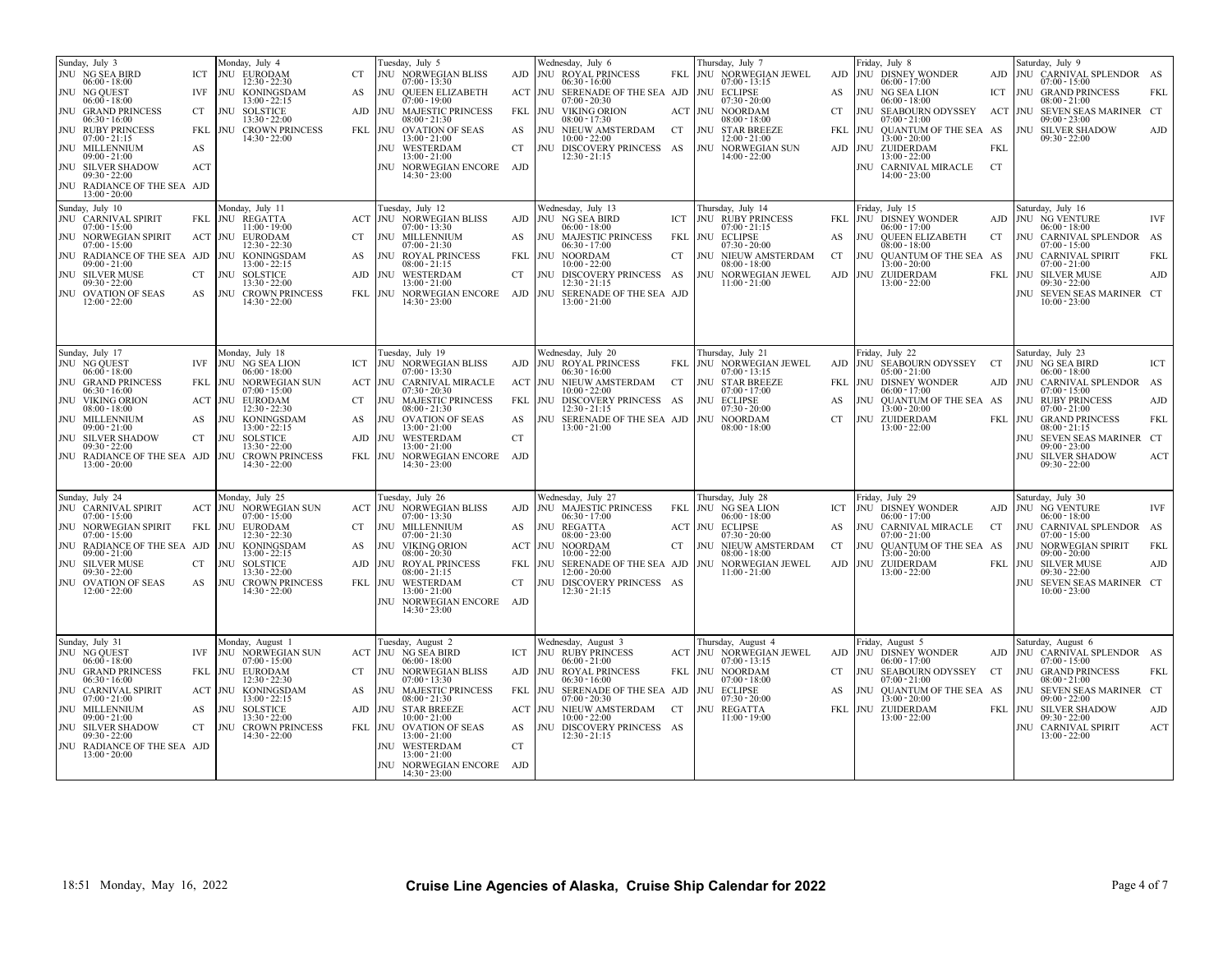| Sunday, August 7<br>Monday, August 8<br>JNU NG SEA LION<br>JNU NORWEGIAN SUN<br>ICT<br>$06:00 - 18:00$<br>$07:00 - 15:00$<br>JNU VIKING ORION<br><b>JNU CROWN PRINCESS</b><br>FKL<br>$08:00 - 17:00$<br>12:00 - 21:15<br>JNU RADIANCE OF THE SEA AJD JNU EURODAM<br>$09:00 - 21:00$<br>$12:30 - 22:30$<br>JNU SILVER MUSE<br>JNU KONINGSDAM<br>CT<br>$09:30 - 22:00$<br>$13:00 - 22:15$<br>JNU OVATION OF SEAS<br>AS<br><b>JNU SOLSTICE</b><br>$12:00 - 22:00$<br>$13:30 - 22:00$                                                           | Tuesday, August 9<br>Wednesday, August 10<br>Thursday, August 11<br>ACT NU NORWEGIAN BLISS<br>AJD JNU MAJESTIC PRINCESS<br>JNU ECLIPSE<br>FKL<br>$07:30 - 20:00$<br>$07:00 - 13:30$<br>$06:30 - 17:00$<br>FKL JNU MILLENNIUM<br>AS<br><b>JNU NORWEGIAN SPIRIT</b><br>ACT JNU NIEUW AMSTERDAM<br>$07:00 - 21:30$<br>$07:00 - 20:00$<br>$08:00 - 18:00$<br><b>JNU ROYAL PRINCESS</b><br>FKL<br><b>JNU NOORDAM</b><br><b>JNU NORWEGIAN JEWEL</b><br>CT.<br>CT<br>$08:00 - 21:15$<br>10:00 - 22:00<br>$11:00 - 21:00$<br>JNU WESTERDAM<br>INU DISCOVERY PRINCESS AS<br>JNU CARNIVAL MIRACLE<br>AS<br>CT<br>$13:00 - 21:00$<br>12:30 - 21:15<br>$14:00 - 23:00$<br>AJD JNU NORWEGIAN ENCORE AJD JNU SERENADE OF THE SEA AJD JNU RUBY PRINCESS<br>$14:30 - 23:00$<br>$13:00 - 21:00$<br>$15:00 - 22:00$                                                                      | Friday, August 12<br>Saturday, August 13<br>JNU DISNEY WONDER<br>AJD JNU NG VENTURE<br><b>IVF</b><br>AS<br>$06:00 - 17:00$<br>$06:00 - 18:00$<br>JNU NG SEA BIRD<br>JNU CARNIVAL SPLENDOR AS<br>CT<br>ICT<br>$06:00 - 18:00$<br>$07:00 - 15:00$<br>AJD<br><b>JNU STAR BREEZE</b><br><b>JNU REGATTA</b><br><b>CT</b><br>CT<br>12:00 - 21:00<br>$08:00 - 23:00$<br>ACT<br>JNU QUANTUM OF THE SEA AS<br><b>JNU SILVER MUSE</b><br>AJD<br>13:00 - 20:00<br>$09:30 - 22:00$<br>FKL JNU ZUIDERDAM<br>FKL JNU SEVEN SEAS MARINER FKL<br>$13:00 - 22:00$<br>$10:00 - 23:00$               |
|---------------------------------------------------------------------------------------------------------------------------------------------------------------------------------------------------------------------------------------------------------------------------------------------------------------------------------------------------------------------------------------------------------------------------------------------------------------------------------------------------------------------------------------------|------------------------------------------------------------------------------------------------------------------------------------------------------------------------------------------------------------------------------------------------------------------------------------------------------------------------------------------------------------------------------------------------------------------------------------------------------------------------------------------------------------------------------------------------------------------------------------------------------------------------------------------------------------------------------------------------------------------------------------------------------------------------------------------------------------------------------------------------------------------------|-----------------------------------------------------------------------------------------------------------------------------------------------------------------------------------------------------------------------------------------------------------------------------------------------------------------------------------------------------------------------------------------------------------------------------------------------------------------------------------------------------------------------------------------------------------------------------------|
| Sunday, August 14<br>Monday, August 15<br>JNU NG QUEST<br>IVF<br><b>JNU NORWEGIAN SUN</b><br>$06:00 - 18:00$<br>$07:00 - 15:00$<br>JNU GRAND PRINCESS<br>FKL NU CROWN PRINCESS<br>$06:30 - 16:00$<br>12:00 - 21:15<br>JNU CARNIVAL SPIRIT<br>ACT JNU EURODAM<br>$07:00 - 21:00$<br>$12:30 - 22:30$<br>JNU MILLENNIUM<br>AS<br><b>JNU KONINGSDAM</b><br>$09:00 - 21:00$<br>$13:00 - 22:15$<br>JNU SILVER SHADOW<br><b>CT</b><br><b>JNU SOLSTICE</b><br>$09:30 - 22:00$<br>$13:30 - 22:00$<br>JNU RADIANCE OF THE SEA AJD<br>$13:00 - 20:00$  | Wednesday, August 17<br>Tuesday, August 16<br>Thursday, August 18<br>ACT NU NORWEGIAN BLISS<br>AJD JNU NG SEA LION<br>ICT<br>JNU NORWEGIAN JEWEL<br>$07:00 - 13:30$<br>$06:00 - 18:00$<br>$07:00 - 13:15$<br>FKL JNU MAJESTIC PRINCESS<br>FKL JNU VIKING ORION<br><b>JNU ECLIPSE</b><br>ACT<br>$08:00 - 21:30$<br>$06:00 - 18:00$<br>$07:30 - 20:00$<br><b>JNU OVATION OF SEAS</b><br>AS<br>JNU ROYAL PRINCESS<br>FKL<br><b>JNU NOORDAM</b><br>CT.<br>$13:00 - 21:00$<br>$06:30 - 16:00$<br>$08:00 - 18:00$<br>AS<br>JNU WESTERDAM<br>JNU NIEUW AMSTERDAM CT<br>CT<br>$13:00 - 21:00$<br>$10:00 - 22:00$<br>AJD NU NORWEGIAN ENCORE AJD NU DISCOVERY PRINCESS AS<br>$14:30 - 23:00$<br>12:30 - 21:15<br>JNU SERENADE OF THE SEA AJD<br>$13:00 - 21:00$                                                                                                                 | Friday, August 19<br>Saturday, August 20<br>AJD JNU DISNEY WONDER<br>AJD   JNU CARNIVAL SPLENDOR AS<br>$06:00 - 17:00$<br>$07:00 - 15:00$<br>JNU SEABOURN ODYSSEY<br><b>JNU NORWEGIAN SPIRIT</b><br>AS<br>CT<br>ACT<br>$07:00 - 21:00$<br>$07:00 - 20:00$<br>JNU OUANTUM OF THE SEA AS<br>FKL<br>CT<br><b>JNU GRAND PRINCESS</b><br>$3:00 - 20:00$<br>$08:00 - 21:00$<br><b>INU ZUIDERDAM</b><br>FKL JNU SEVEN SEAS MARINER CT<br>$13:00 - 22:00$<br>$09:00 - 22:00$<br>JNU SILVER SHADOW<br>AJD<br>$09:30 - 22:00$                                                               |
| Sunday, August 21<br>Monday, August 22<br><b>JNU CARNIVAL SPIRIT</b><br>ACT JNU NG SEA BIRD<br>$07:00 - 15:00$<br>$06:00 - 18:00$<br>JNU RADIANCE OF THE SEA AJD JNU CROWN PRINCESS<br>$09:00 - 21:00$<br>$12:00 - 21:15$<br><b>JNU SILVER MUSE</b><br>CT<br><b>JNU EURODAM</b><br>$09:30 - 22:00$<br>$12:30 - 22:30$<br>AS<br>JNU KONINGSDAM<br><b>JNU OVATION OF SEAS</b><br>$12:00 - 22:00$<br>$13:00 - 22:15$<br><b>JNU RUBY PRINCESS</b><br>FKL JNU SOLSTICE<br>$15:00 - 22:00$<br>$13:30 - 22:00$                                     | Tuesday, August 23<br>Wednesday, August 24<br>Thursday, August 25<br>JNU NORWEGIAN BLISS<br>AJD JNU MAJESTIC PRINCESS<br>FKL NU ECLIPSE<br>ICT<br>$07:00 - 13:00$<br>$06:30 - 17:00$<br>$07:30 - 20:00$<br>FKL JNU MILLENNIUM<br>AS<br><b>JNU STAR BREEZE</b><br>ACT JNU NIEUW AMSTERDAM<br>$07:00 - 21:30$<br>$10:00 - 22:00$<br>$08:00 - 18:00$<br>CT.<br><b>JNU ROYAL PRINCESS</b><br>FKL<br>JNU NOORDAM<br>CT<br>JNU NORWEGIAN JEWEL<br>$08:00 - 21:15$<br>$10:00 - 22:00$<br>$11:00 - 21:00$<br>JNU WESTERDAM<br><b>CT</b><br>JNU SERENADE OF THE SEA AJD<br>AS<br>$13:00 - 21:00$<br>$12:00 - 20:00$<br>AJD NU NORWEGIAN ENCORE AJD NU DISCOVERY PRINCESS AS<br>$14:30 - 23:00$<br>$12:30 - 21:15$                                                                                                                                                               | Friday, August 26<br>Saturday, August 27<br>JNU DISNEY WONDER<br>AJD JNU NG VENTURE<br><b>IVF</b><br>AS<br>$06:00 - 17:00$<br>$06:00 - 18:00$<br>CT<br>JNU VIKING ORION<br>CT.<br><b>JNU NG SEA LION</b><br>ICT<br>$07:00 - 22:00$<br>$06:00 - 18:00$<br>AJD<br>JNU QUANTUM OF THE SEA AS<br>JNU CARNIVAL SPLENDOR AS<br>13:00 - 20:00<br>$07:00 - 15:00$<br><b>JNU ZUIDERDAM</b><br>FKL NU CARNIVAL MIRACLE<br>FKL<br>$13:00 - 22:00$<br>$07:00 - 21:00$<br><b>JNU SILVER MUSE</b><br>AJD<br>$09:30 - 22:00$<br>JNU SEVEN SEAS MARINER CT<br>$10:00 - 23:00$                     |
| Sunday, August 28<br>Monday, August 29<br>IVF JNU NORWEGIAN SUN<br>JNU NG QUEST<br>$06:00 - 18:00$<br>$07:00 - 15:00$<br>JNU GRAND PRINCESS<br>FKL<br><b>JNU CROWN PRINCESS</b><br>$06:30 - 16:00$<br>12:00 - 21:15<br>JNU CARNIVAL SPIRIT<br><b>ACT JNU EURODAM</b><br>$07:00 - 15:00$<br>$12:30 - 22:30$<br>JNU MILLENNIUM<br>AS<br>JNU KONINGSDAM<br>$13:00 - 22:15$<br>$09:00 - 21:00$<br>JNU SILVER SHADOW<br><b>CT</b><br><b>JNU SOLSTICE</b><br>$11:00 - 22:00$<br>$13:30 - 22:00$<br>JNU RADIANCE OF THE SEA AJD<br>$13:00 - 20:00$ | Tuesday, August 30<br>Wednesday, August 31<br>Thursday, September 1<br><b>ACT JNU NORWEGIAN BLISS</b><br>FKL JNU NG SEA BIRD<br>AJD   JNU ROYAL PRINCESS<br>$07:00 - 13:00$<br>$06:30 - 16:00$<br>$06:00 - 18:00$<br>FKL JNU NORWEGIAN SPIRIT<br>ACT JNU REGATTA<br>ACT JNU SEABOURN ODYSSEY<br>$07:00 - 15:00$<br>$07:00 - 20:00$<br>$06:00 - 23:00$<br>JNU MAJESTIC PRINCESS<br>FKL<br>JNU SERENADE OF THE SEA AJD<br>JNU NORWEGIAN JEWEL<br>CT.<br>$08:00 - 21:30$<br>$07:00 - 20:30$<br>$07:00 - 13:15$<br>JNU OVATION OF SEAS<br>AS<br>INU NIEUW AMSTERDAM CT<br>JNU NOORDAM<br>AS<br>10:00 - 22:00<br>$07:00 - 18:00$<br>13:00 - 21:00<br>AJD JNU WESTERDAM<br><b>CT</b><br>INU DISCOVERY PRINCESS AS<br>JNU ECLIPSE<br>13:00 - 21:00<br>12:30 - 21:15<br>$07:30 - 20:00$<br>JNU NORWEGIAN ENCORE AJD<br>JNU RUBY PRINCESS<br>$14:30 - 23:00$<br>$08:00 - 21:00$ | Friday, September 2<br>Saturday, September 3<br>JNU DISNEY WONDER<br>AJD JNU CARNIVAL SPLENDOR AS<br>ICT<br>$06:00 - 17:00$<br>$07:00 - 15:00$<br>ACT JNU STAR BREEZE<br><b>ACT JNU GRAND PRINCESS</b><br>FKL<br>12:00 - 21:00<br>$08:00 - 21:00$<br>AJD<br>JNU OUANTUM OF THE SEA AS<br>JNU SEVEN SEAS MARINER CT<br>13:00 - 20:00<br>$09:00 - 22:00$<br><b>CT</b><br><b>JNU ZUIDERDAM</b><br>FKL JNU SILVER SHADOW<br>AJD<br>13:00 - 22:00<br>$09:30 - 22:00$<br>AS<br>JNU CARNIVAL SPIRIT<br>CT<br>JNU VIKING ORION<br>ACT<br>$13:30 - 22:00$<br>$12:00 - 20:00$<br><b>FKL</b> |
| Monday, September 5<br>Sunday, September 4<br>JNU RADIANCE OF THE SEA AJD JNU CROWN PRINCESS<br>$09:00 - 21:00$<br>$12:00 - 21:15$<br>JNU SILVER MUSE<br>JNU EURODAM<br>CT<br>$09:30 - 22:00$<br>$12:30 - 22:30$<br>JNU OVATION OF SEAS<br>AS<br>JNU KONINGSDAM<br>$12:00 - 22:00$<br>$13:00 - 22:15$<br>JNU SOLSTICE<br>$13:30 - 22:00$                                                                                                                                                                                                    | Tuesday, September 6<br>Wednesday, September 7<br>Thursday, September 8<br>FKL JNU NORWEGIAN BLISS<br>AJD JNU MAJESTIC PRINCESS<br>FKL<br>JNU ECLIPSE<br>$07:00 - 13:30$<br>$06:30 - 17:00$<br>$07:30 - 20:00$<br>JNU MILLENNIUM<br>AS<br>JNU NORWEGIAN SPIRIT<br>ACT JNU NIEUW AMSTERDAM<br>CT.<br>$07:00 - 21:30$<br>$07:00 - 20:00$<br>$08:00 - 18:00$<br>AS<br><b>JNU ROYAL PRINCESS</b><br>FKL<br>JNU NOORDAM<br>JNU NORWEGIAN JEWEL<br>CT<br>$08:00 - 21:15$<br>$10:00 - 22:00$<br>$11:00 - 21:00$<br>AJD JNU WESTERDAM<br>JNU DISCOVERY PRINCESS AS<br>JNU CARNIVAL MIRACLE<br>CT<br>$13:00 - 21:00$<br>12:30 - 21:15<br>$14:00 - 23:00$<br>JNU NORWEGIAN ENCORE AJD JNU SERENADE OF THE SEA AJD<br>$14:30 - 23:00$<br>$13:00 - 21:00$                                                                                                                          | Saturday, September 10<br>Friday, September 9<br>JNU DISNEY WONDER<br>AJD   JNU CARNIVAL SPIRIT<br><b>FKL</b><br>AS<br>$06:00 - 17:00$<br>$07:00 - 15:00$<br>INU QUANTUM OF THE SEA AS<br>JNU SEABOURN ODYSSEY AJD<br>CT<br>13:00 - 20:00<br>$10:00 - 21:00$<br>AJD<br><b>JNU ZUIDERDAM</b><br>FKL JNU SEVEN SEAS MARINER CT<br>$13:00 - 22:00$<br>$10:00 - 23:00$<br>FKL                                                                                                                                                                                                         |
| 18:51 Monday, May 16, 2022                                                                                                                                                                                                                                                                                                                                                                                                                                                                                                                  | Cruise Line Agencies of Alaska, Cruise Ship Calendar for 2022                                                                                                                                                                                                                                                                                                                                                                                                                                                                                                                                                                                                                                                                                                                                                                                                          | Page 5 of 7                                                                                                                                                                                                                                                                                                                                                                                                                                                                                                                                                                       |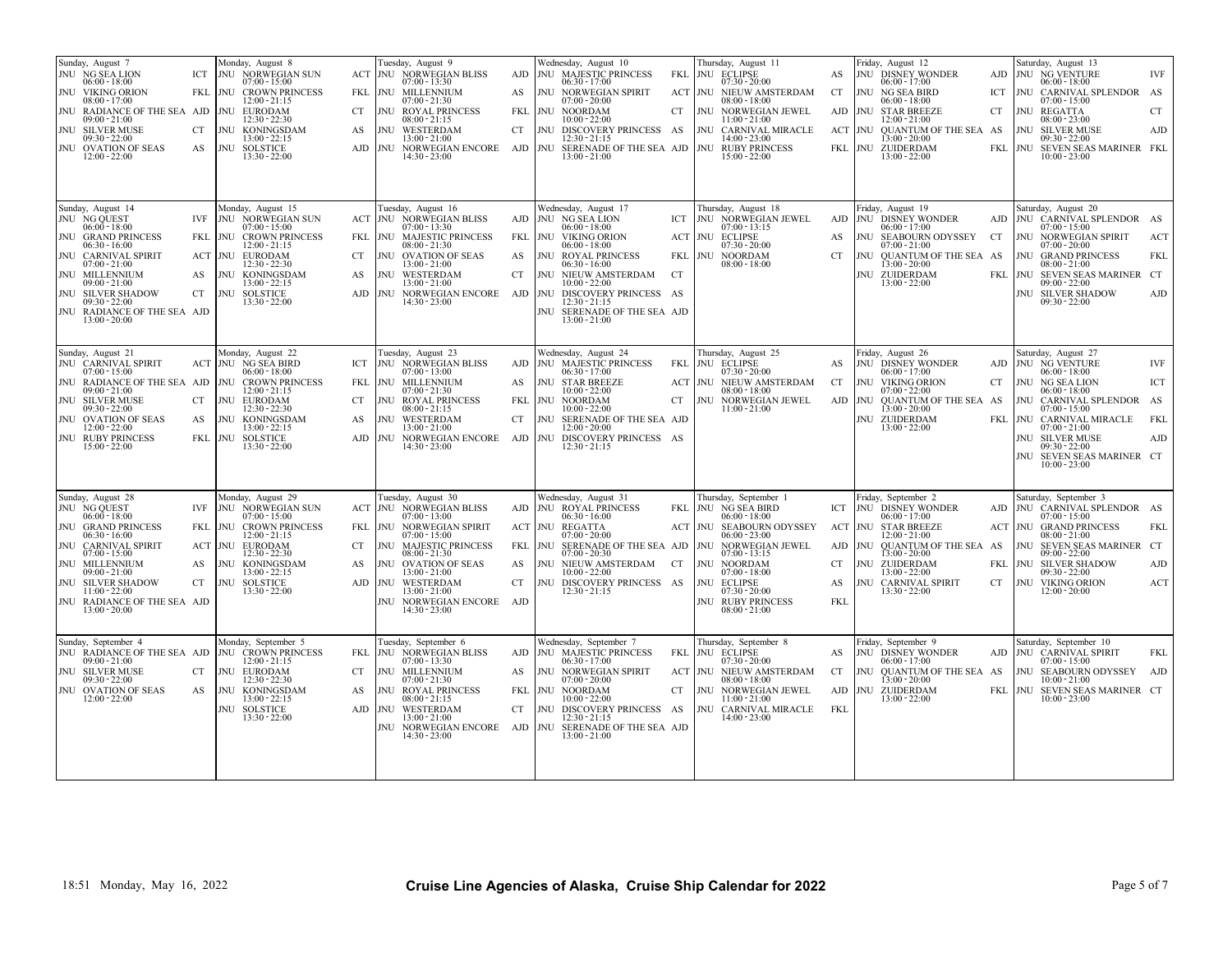| Sunday, September 11<br>JNU GRAND PRINCESS<br>$06:30 - 16:00$<br>JNU RUBY PRINCESS<br>$07:00 - 21:00$<br>JNU MILLENNIUM<br>$09:00 - 21:00$<br>JNU SILVER SHADOW<br>$09:30 - 22:00$<br>JNU OVATION OF SEAS<br>$12:00 - 22:00$ | Monday, September 12<br>FKL JNU NORWEGIAN SUN<br>$07:00 - 15:00$<br>AJD   JNU CROWN PRINCESS<br>$12:00 - 21:15$<br>CT<br>JNU EURODAM<br>$12:30 - 22:30$<br>ACT JNU KONINGSDAM<br>$13:00 - 22:15$<br>AS<br>JNU SOLSTICE<br>$13:30 - 22:00$ | Tuesday, September 13<br>ACT NU NORWEGIAN BLISS<br>$07:00 - 13:30$<br>FKL NU RADIANCE OF THE SEA AS<br>$07:00 - 21:30$<br>JNU MAJESTIC PRINCESS<br>CT<br>$08:00 - 21:00$<br>JNU WESTERDAM<br>AS<br>$13:00 - 21:00$<br>AJD JNU NORWEGIAN ENCORE AJD<br>$14:30 - 23:00$ | Wednesday, September 14<br>AJD JNU ROYAL PRINCESS<br>FKL<br>$06:30 - 16:00$<br>JNU SERENADE OF THE SEA AJD<br>$07:00 - 20:30$<br>FKL JNU DISCOVERY PRINCESS AS<br>$13:30 - 21:15$<br>${\cal C}{\cal T}$ | Thursday, September 15<br>JNU NORWEGIAN JEWEL<br>AJD<br>$07:00 - 13:15$<br>JNU VIKING ORION<br><b>FKL</b><br>$07:00 - 20:00$<br>JNU ECLIPSE<br>AS<br>$07:30 - 20:00$<br>JNU NOORDAM<br>CT<br>$08:00 - 18:00$ | Friday, September 16<br>JNU DISNEY WONDER<br>$06:00 - 17:00$<br>JNU QUANTUM OF THE SEA AS<br>$13:00 - 20:00$<br>JNU ZUIDERDAM<br>CT<br>$13:00 - 22:00$<br>JNU GRAND PRINCESS<br><b>FKL</b><br>$13:30 - 21:00$ | Saturday, September 17<br>AJD JNU CARNIVAL SPIRIT<br><b>FKL</b><br>$07:00 - 15:00$<br>JNU SEVEN SEAS MARINER CT<br>$09:00 - 22:00$<br>JNU NORWEGIAN SUN<br>AJD<br>$13:00 - 22:00$ |
|------------------------------------------------------------------------------------------------------------------------------------------------------------------------------------------------------------------------------|-------------------------------------------------------------------------------------------------------------------------------------------------------------------------------------------------------------------------------------------|-----------------------------------------------------------------------------------------------------------------------------------------------------------------------------------------------------------------------------------------------------------------------|---------------------------------------------------------------------------------------------------------------------------------------------------------------------------------------------------------|--------------------------------------------------------------------------------------------------------------------------------------------------------------------------------------------------------------|---------------------------------------------------------------------------------------------------------------------------------------------------------------------------------------------------------------|-----------------------------------------------------------------------------------------------------------------------------------------------------------------------------------|
| Sunday, September 18<br>JNU NORWEGIAN SPIRIT<br>$07:00 - 15:00$<br>JNU RADIANCE OF THE SEA AJD JNU EURODAM<br>$09:00 - 21:00$                                                                                                | Monday, September 19<br>JNU CROWN PRINCESS<br>AS<br>$12:00 - 19:00$<br>$12:30 - 22:30$<br>JNU KONINGSDAM<br>$13:00 - 22:15$<br>JNU OVATION OF SEAS<br>$13:30 - 22:00$                                                                     | Tuesday, September 20<br>FKL JNU NORWEGIAN BLISS<br>$07:00 - 23:00$<br>JNU WESTERDAM<br><b>CT</b><br>$13:00 - 21:00$<br>JNU ROYAL PRINCESS<br>AJD<br>$14:30 - 22:00$<br>AS<br>JNU NORWEGIAN ENCORE AS<br>$14:30 - 23:00$                                              | Wednesday, September 21<br>AJD JNU MILLENNIUM<br>AS<br>$07:00 - 20:00$<br>JNU SERENADE OF THE SEA AJD<br>CT<br>$12:00 - 20:00$<br>JNU DISCOVERY PRINCESS FKL<br>FKL<br>$13:30 - 21:15$                  | Thursday, September 22<br>JNU NOORDAM<br>CT<br>$09:00 - 22:00$<br>NORWEGIAN JEWEL<br>AJD<br>JNU<br>$11:00 - 21:00$                                                                                           | Friday, September 23<br>JNU SEABOURN ODYSSEY CT<br>$07:00 - 21:00$<br>JNU<br>QUANTUM OF THE SEA AS<br>$13:00 - 20:00$<br>JNU ZUIDERDAM<br><b>FKL</b><br>$13:00 - 22:00$                                       | Saturday, September 24<br>JNU SEVEN SEAS MARINER CT<br>$11:00 - 20:00$<br>JNU NORWEGIAN SUN<br>AS<br>$14:00 - 22:00$                                                              |
| Sunday, September 25<br>JNU NORWEGIAN SPIRIT<br>$07:00 - 20:00$<br>JNU OVATION OF SEAS<br>$12:00 - 22:00$                                                                                                                    | Monday, September 26<br>JNU EURODAM<br>CT<br>$12:30 - 22:30$<br>JNU KONINGSDAM<br>AS<br>$13:00 - 22:15$<br>JNU NORWEGIAN BLISS<br>$13:30 - 23:00$                                                                                         | Tuesday, September 27<br>JNU NIEUW AMSTERDAM AS<br><b>CT</b><br>$13:00 - 22:00$<br>FKL<br>JNU WESTERDAM<br>$14:00 - 22:00$<br>AJD NU NORWEGIAN ENCORE AJD<br>$14:30 - 23:00$                                                                                          | Wednesday, September 28<br>${\cal C}{\cal T}$                                                                                                                                                           | Thursday, September 29<br>JNU NORWEGIAN JEWEL<br>$07:00 - 13:15$                                                                                                                                             | Friday, September 30<br>AJD JNU QUANTUM OF THE SEA AS<br>$13:00 - 20:00$                                                                                                                                      | Saturday, October 1<br>JNU NORWEGIAN SUN<br>AS<br>$14:00 - 22:00$                                                                                                                 |
| Sunday, October 2                                                                                                                                                                                                            | Monday, October 3<br>JNU EURODAM<br>$12:30 - 21:00$<br>JNU KONINGSDAM<br>$13:00 - 22:15$<br>JNU NORWEGIAN BLISS<br>$13:30 - 23:00$                                                                                                        | Tuesday, October 4<br>CT<br>$13:30 - 23:00$<br><b>FKL</b><br>${\rm AJD}$                                                                                                                                                                                              | Wednesday, October 5<br>JNU NORWEGIAN ENCORE AJD JNU NORWEGIAN JEWEL<br>AS<br>$09:00 - 20:00$                                                                                                           | Thursday, October 6<br>JNU NORWEGIAN SPIRIT<br>AJD<br>$09:00 - 20:00$                                                                                                                                        | Friday, October 7                                                                                                                                                                                             | Saturday, October 8                                                                                                                                                               |
| Sunday, October 9                                                                                                                                                                                                            | Monday, October 10<br>JNU NORWEGIAN BLISS<br>$13:30 - 23:00$                                                                                                                                                                              | Tuesday, October 11<br>AS<br>$13:30 - 23:00$                                                                                                                                                                                                                          | Wednesday, October 12<br>JNU NORWEGIAN ENCORE AJD JNU NORWEGIAN JEWEL<br>AS<br>$09:00 - 18:00$                                                                                                          | Thursday, October 13                                                                                                                                                                                         | Friday, October 14                                                                                                                                                                                            | Saturday, October 15                                                                                                                                                              |
| 18:51 Monday, May 16, 2022                                                                                                                                                                                                   |                                                                                                                                                                                                                                           |                                                                                                                                                                                                                                                                       | Cruise Line Agencies of Alaska, Cruise Ship Calendar for 2022                                                                                                                                           |                                                                                                                                                                                                              |                                                                                                                                                                                                               | Page 6 of 7                                                                                                                                                                       |